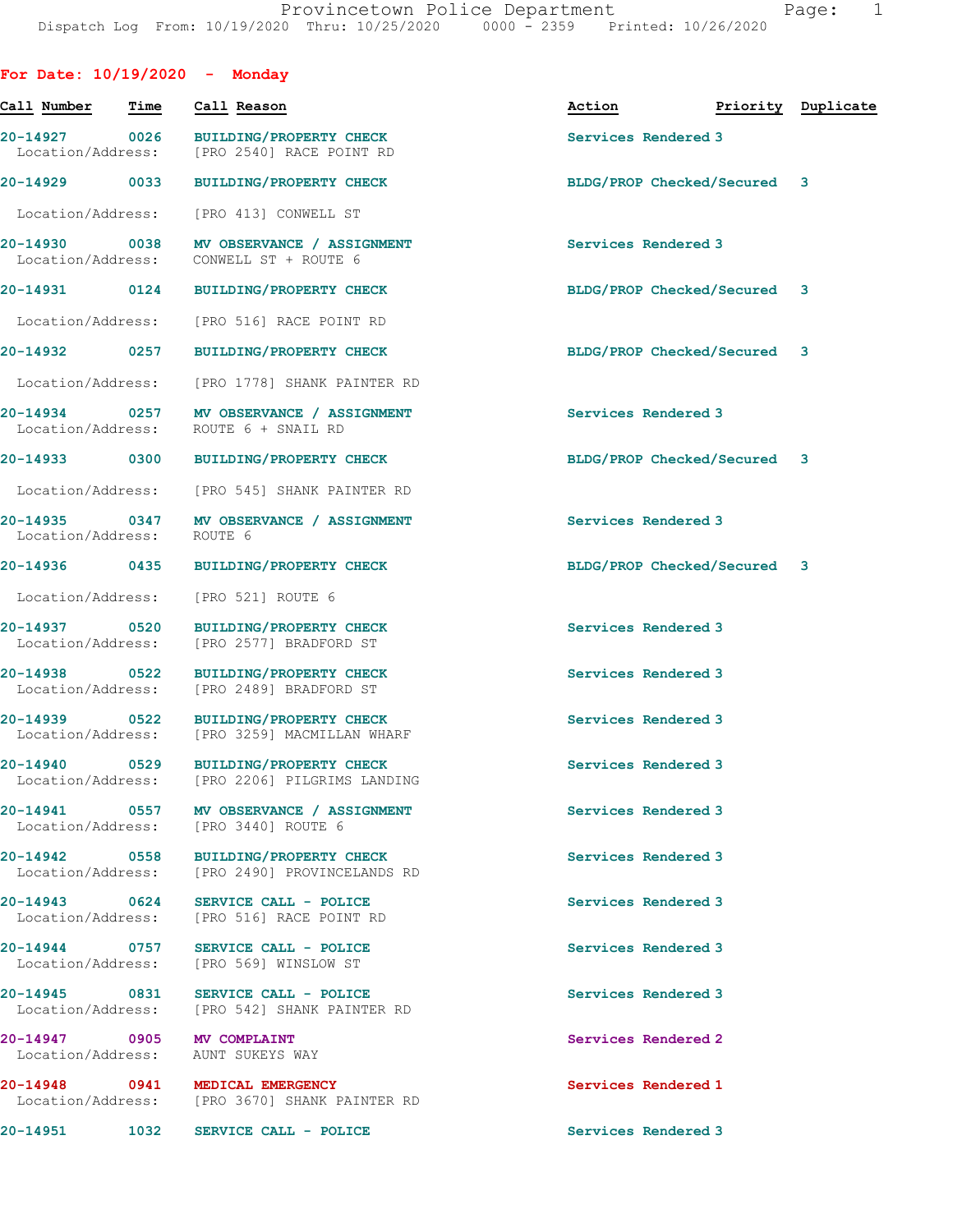|                                       | Dispatch Log From: 10/19/2020 Thru: 10/25/2020 0000 - 2359 Printed: 10/26/2020                                | Provincetown Police Department<br>Page: | 2 |
|---------------------------------------|---------------------------------------------------------------------------------------------------------------|-----------------------------------------|---|
|                                       | Location/Address: [PRO 542] SHANK PAINTER RD                                                                  |                                         |   |
| 20-14953 1158 VANDALISM               | Location/Address: [PRO 2416] COMMERCIAL ST                                                                    | Services Rendered 3                     |   |
|                                       | 20-14954 1338 MEDICAL EMERGENCY<br>Location/Address: [PRO 2045] BAYBERRY AVE                                  | <b>PATIENT REFUSAL 1</b>                |   |
| 20-14956 1455 SCHOOL CROSSING         | Location/Address: [PRO 569] WINSLOW ST                                                                        | Services Rendered 3                     |   |
| 20-14958 1650 HAZARDS                 | Location/Address: [PRO 2518] ROUTE 6                                                                          | Services Rendered 2                     |   |
|                                       | 20-14959 1713 BUILDING/PROPERTY CHECK                                                                         | BLDG/PROP Checked/Secured 3             |   |
| Location/Address:                     | [PRO 519] RACE POINT RD                                                                                       |                                         |   |
| 20-14960 1754 HAZARDS                 | Location/Address: [PRO 3296] SHANK PAINTER RD                                                                 | Could Not Locate 2                      |   |
| 20-14961 1809 MV COMPLAINT            | Location/Address: [PRO 1790] BRADFORD ST                                                                      | Services Rendered 2                     |   |
| 20-14962 1811 TRESPASS                | Location/Address: [PRO 369] COMMERCIAL ST                                                                     | Services Rendered 2                     |   |
| 20-14964 1825 BIKE - ACCIDENT         |                                                                                                               | Transported to Hospital 1               |   |
|                                       | Location/Address: [PRO 2577] BRADFORD ST                                                                      |                                         |   |
| 20-14966 1857 MV COMPLAINT            | Location/Address: [PRO 526] RYDER ST EXT                                                                      | Services Rendered 2                     |   |
|                                       | 20-14967 1925 MEDICAL EMERGENCY<br>Location/Address: [PRO 542] SHANK PAINTER RD<br>Refer To Arrest: 20-144-AR | <b>PATIENT REFUSAL 1</b>                |   |
|                                       | 20-14968 1947 MEDICAL EMERGENCY<br>Location/Address: [PRO 350] COMMERCIAL ST                                  | <b>PATIENT REFUSAL 1</b>                |   |
| Location/Address:                     | 20-14971 2133 BUILDING/PROPERTY CHECK<br>[PRO 2494] BRADFORD ST                                               | Services Rendered 3                     |   |
| $20 - 14972$<br>2156                  | <b>BUILDING/PROPERTY CHECK</b>                                                                                | BLDG/PROP Checked/Secured<br>3          |   |
| Location/Address:                     | [PRO 182] COMMERCIAL ST                                                                                       |                                         |   |
| 20-14973<br>2157                      | <b>BUILDING/PROPERTY CHECK</b>                                                                                | BLDG/PROP Checked/Secured 3             |   |
| Location/Address:                     | [PRO 175] COMMERCIAL ST                                                                                       |                                         |   |
| 20-14975 2259<br>Location/Address:    | <b>MV STOP</b><br>[PRO 4152] BRADFORD ST                                                                      | <b>VERBAL WARNING</b><br>3              |   |
| 20-14977 2332<br>Location/Address:    | <b>BUILDING/PROPERTY CHECK</b><br>[PRO 3259] MACMILLAN WHARF                                                  | Services Rendered 3                     |   |
| 20-14978<br>2338                      | MEDICAL EMERGENCY                                                                                             | Transported to Hospital<br>1            |   |
| Location/Address:                     | [PRO 3670] SHANK PAINTER RD                                                                                   |                                         |   |
| Location/Address:                     | <b>BUILDING/PROPERTY CHECK</b><br>[PRO 2483] COMMERCIAL ST                                                    | Services Rendered 3                     |   |
| 20-14980<br>2356<br>Location/Address: | MV OBSERVANCE / ASSIGNMENT<br>ROUTE 6                                                                         | Services Rendered 3                     |   |
|                                       |                                                                                                               |                                         |   |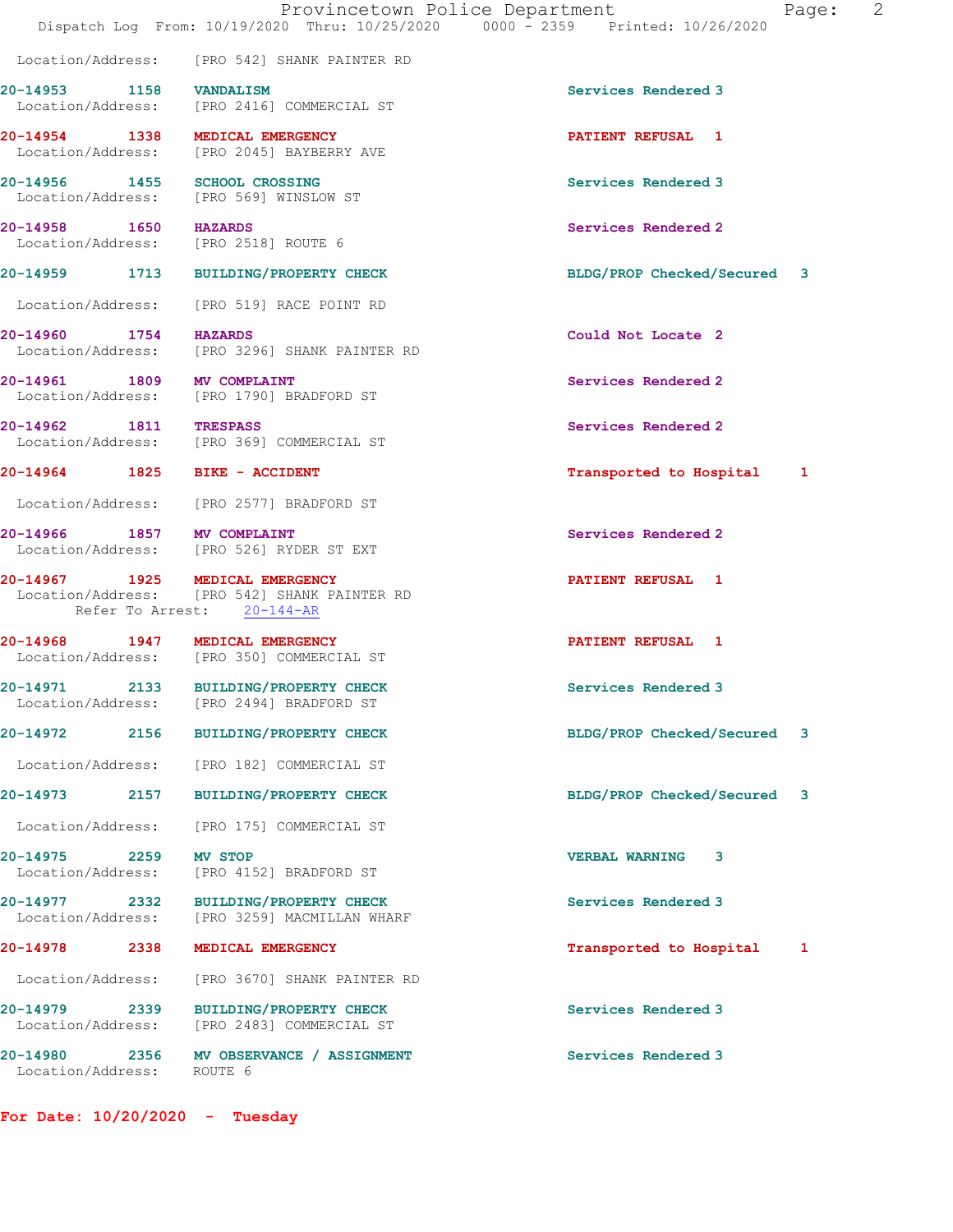| 20-14981 0007 ALARM - FIRE | Location/Address: [PRO 3420] JOHNSON ST                                                                    | False Alarm 1               |                |  |
|----------------------------|------------------------------------------------------------------------------------------------------------|-----------------------------|----------------|--|
|                            | 20-14982 0035 BUILDING/PROPERTY CHECK<br>Location/Address: [PRO 2206] PILGRIMS LANDING                     | Services Rendered 3         |                |  |
|                            | 20-14984 0217 MV OBSERVANCE / ASSIGNMENT<br>Location: [PRO 3672] TOWN LINE                                 | Services Rendered 3         |                |  |
|                            | 20-14985 0525 BUILDING/PROPERTY CHECK<br>Location/Address: [PRO 2512] JEROME SMITH RD                      | Services Rendered 3         |                |  |
|                            | 20-14986 0551 MV OBSERVANCE / ASSIGNMENT<br>Location/Address: JEROME SMITH RD + SHANK PAINTER RD           | Services Rendered 3         |                |  |
|                            | 20-14987 0625 SERVICE CALL - POLICE<br>Location/Address: [PRO 516] RACE POINT RD                           | Services Rendered 3         |                |  |
|                            | 20-14988 0645 SERVICE CALL - POLICE<br>Location/Address: [PRO 4157] COMMERCIAL ST                          | Services Rendered 3         |                |  |
|                            | 20-14989 0758 SERVICE CALL - POLICE                                                                        | BLDG/PROP Checked/Secured 3 |                |  |
|                            | Location/Address: [PRO 569] WINSLOW ST                                                                     |                             |                |  |
|                            | 20-14990 0812 BUILDING/PROPERTY CHECK<br>Location/Address: [PRO 2483] COMMERCIAL ST                        | Services Rendered 3         |                |  |
|                            | 20-14991 0817 BUILDING/PROPERTY CHECK                                                                      | BLDG/PROP Checked/Secured 3 |                |  |
|                            | Location/Address: [PRO 3287] ROUTE 6                                                                       |                             |                |  |
|                            | 20-14992 0844 PARK, WALK & TALK<br>Location/Address: CENTER ST + COMMERCIAL ST                             | Services Rendered 3         |                |  |
|                            | 20-14993 0854 SERVICE CALL - POLICE<br>Location/Address: [PRO 542] SHANK PAINTER RD                        | Services Rendered 3         |                |  |
|                            | 20-14995 0854 ESCORT / TRANSPORT<br>Location/Address: [ORL 1] ROCK HARBOR RD<br>Refer To Arrest: 20-144-AR | Services Rendered 3         |                |  |
|                            | 20-14994 0902 MEDICAL EMERGENCY                                                                            | Transported to Hospital 1   |                |  |
|                            | Location/Address: [PRO 3670] SHANK PAINTER RD                                                              |                             |                |  |
|                            | 20-14996 0915 LARCENY / FORGERY / FRAUD<br>Location/Address: [PRO 1395] MECHANIC ST                        | SPOKEN TO                   | $\overline{2}$ |  |
|                            | 20-14997 0935 MV STOLEN<br>Location/Address: [PRO 69] BRADFORD ST EXT                                      | SPOKEN TO                   | 3              |  |
|                            | 20-14998 0955 MV OBSERVANCE / ASSIGNMENT<br>Location/Address: CONWELL ST + ROUTE 6                         | Services Rendered 3         |                |  |
|                            | 20-15003 1100 SERVICE CALL - POLICE<br>Location/Address: [PRO 3296] SHANK PAINTER RD                       | Services Rendered 3         |                |  |
| 20-15000 1107 FOLLOW UP    | Location/Address: [PRO 182] COMMERCIAL ST                                                                  | Services Rendered 2         |                |  |
|                            | 20-15002 1122 PARKING COMPLAINT<br>Location/Address: [PRO 3456] RYDER ST EXT                               | <b>GONE ON ARRIVAL 3</b>    |                |  |
| 20-15004 1143 FOLLOW UP    | Location/Address: [PRO 530] SHANK PAINTER RD                                                               | Services Rendered 2         |                |  |
|                            | 20-15005 1148 SERVICE CALL - POLICE<br>Location/Address: [PRO 542] SHANK PAINTER RD                        | Services Rendered 3         |                |  |

20-15007 1213 FOLLOW UP 200 SPOKEN TO 2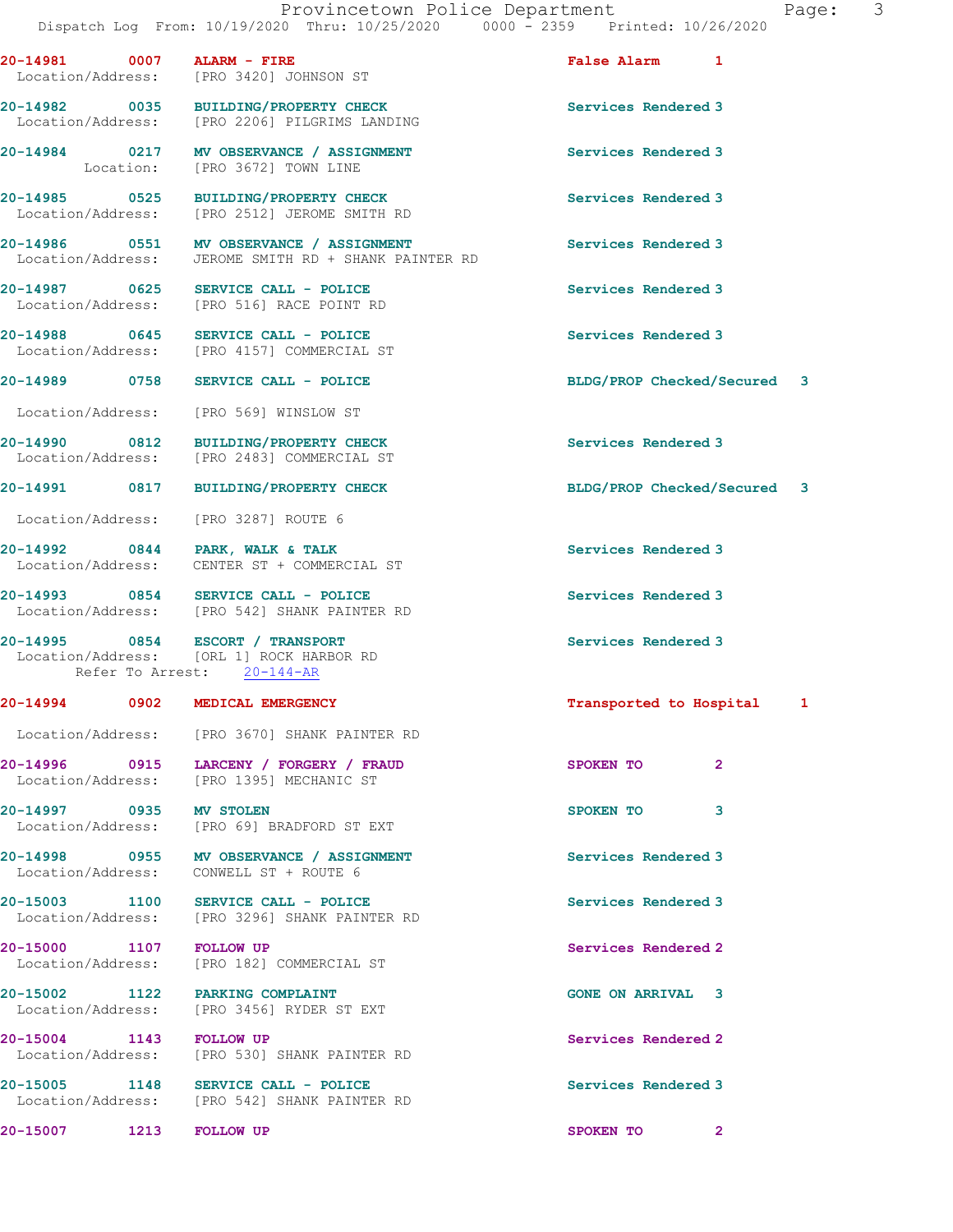|                                                                       | Provincetown Police Department<br>Dispatch Log From: 10/19/2020 Thru: 10/25/2020 0000 - 2359 Printed: 10/26/2020 | 4<br>Page:                  |
|-----------------------------------------------------------------------|------------------------------------------------------------------------------------------------------------------|-----------------------------|
|                                                                       | Location/Address: [PRO 530] SHANK PAINTER RD                                                                     |                             |
|                                                                       | 20-15008 1237 SERVICE CALL - POLICE<br>Location/Address: [PRO 2045] BAYBERRY AVE                                 | Services Rendered 3         |
|                                                                       | 20-15009 1242 LARCENY / FORGERY / FRAUD<br>Location/Address: [PRO 1789] BRADFORD ST                              | SPOKEN TO<br>$\mathbf{2}$   |
| 20-15012 1330 ANIMAL CALL                                             | Location/Address: [PRO 2088] COMMERCIAL ST                                                                       | SPOKEN TO<br>$\mathbf{2}$   |
| 20-15013 1334 ANIMAL CALL                                             | Location/Address: [PRO 129] COMMERCIAL ST                                                                        | SPOKEN TO<br>$\mathbf{2}$   |
|                                                                       | 20-15014 1503 SCHOOL CROSSING<br>Location/Address: [PRO 569] WINSLOW ST                                          | Services Rendered 3         |
|                                                                       | 20-15015 1516 POWER OUTAGE<br>Location/Address: [PRO 542] SHANK PAINTER RD                                       | Services Rendered 3         |
| 20-15016 1531 TRAFFIC CONTROL<br>Location/Address: [PRO 2479] ROUTE 6 |                                                                                                                  | Services Rendered 3         |
|                                                                       | 20-15018 1542 BUILDING/PROPERTY CHECK                                                                            | BLDG/PROP Checked/Secured 3 |
|                                                                       | Location/Address: [PRO 182] COMMERCIAL ST                                                                        |                             |
|                                                                       | 20-15019 1542 BUILDING/PROPERTY CHECK                                                                            | BLDG/PROP Checked/Secured 3 |
|                                                                       | Location/Address: [PRO 175] COMMERCIAL ST                                                                        |                             |
|                                                                       | 20-15021 1553 BUILDING/PROPERTY CHECK                                                                            | BLDG/PROP Checked/Secured 3 |
| Location/Address:                                                     | [PRO 3193] COMMERCIAL ST                                                                                         |                             |
| 20-15020                                                              | 1554 BUILDING/PROPERTY CHECK<br>Location/Address: [PRO 1778] SHANK PAINTER RD                                    | Services Rendered 3         |
|                                                                       | 20-15022 1602 BUILDING/PROPERTY CHECK                                                                            | BLDG/PROP Checked/Secured 3 |
|                                                                       | Location/Address: [PRO 530] SHANK PAINTER RD                                                                     |                             |
|                                                                       | 20-15023 1609 BUILDING/PROPERTY CHECK<br>Location/Address: [PRO 4041] BRADFORD ST                                | Services Rendered 3         |
| 20-15025 1611                                                         | 911 MISDIAL<br>Location/Address: [PRO 1808] ATKINS MAYO RD                                                       | Services Rendered 1         |
|                                                                       | 20-15026 1612 HARASSMENT / THREATS<br>Location/Address: [PRO 2045] BAYBERRY AVE                                  | Services Rendered 2         |
| Location/Address:                                                     | 20-15024 1613 MV OBSERVANCE / ASSIGNMENT<br>BRADFORD ST + HOWLAND ST                                             | Services Rendered 3         |
| 20-15028 1624 LOST EYEGLASSES                                         | Location/Address: [PRO 105] COMMERCIAL ST                                                                        | Services Rendered 3         |
| 20-15139 1633 MV COMPLAINT<br>Location/Address:                       | [PRO 69] BRADFORD ST EXT                                                                                         | Services Rendered 2         |
|                                                                       | 20-15032 1929 BUILDING/PROPERTY CHECK<br>Location/Address: [PRO 537] SHANK PAINTER RD                            | Services Rendered 3         |
|                                                                       | 20-15033 1938 BUILDING/PROPERTY CHECK                                                                            | BLDG/PROP Checked/Secured 3 |
|                                                                       | Location/Address: [PRO 1638] COMMERCIAL ST                                                                       |                             |
|                                                                       | 20-15034 1947 MV OBSERVANCE / ASSIGNMENT<br>Location/Address: BRADFORD ST + ALDEN ST                             | Services Rendered 3         |
| 20-15037                                                              | 2021 MV OBSERVANCE / ASSIGNMENT                                                                                  | Services Rendered 3         |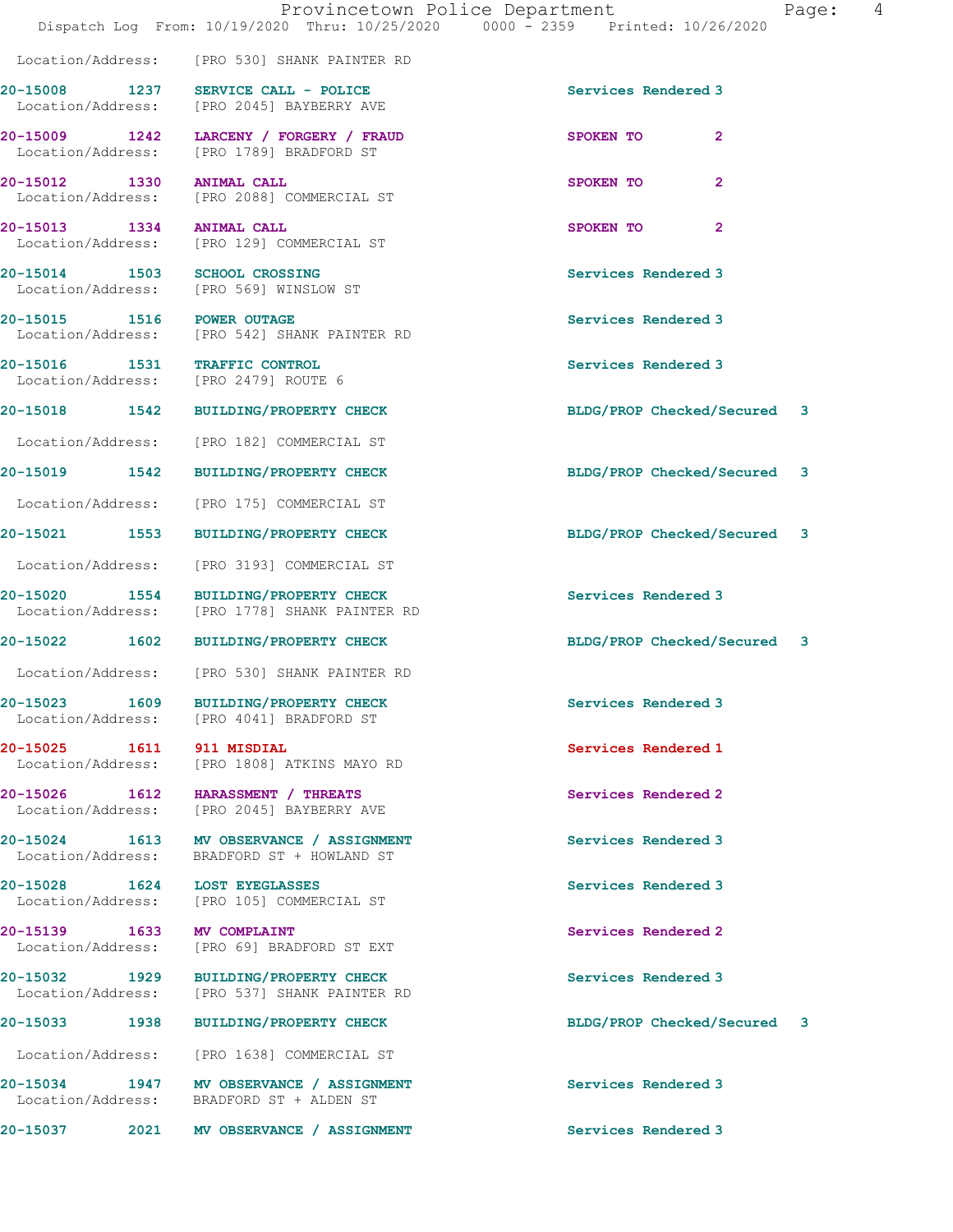|                                    | Provincetown Police Department<br>Dispatch Log From: 10/19/2020 Thru: 10/25/2020 0000 - 2359 Printed: 10/26/2020 | Page:                       | $5^{\circ}$ |
|------------------------------------|------------------------------------------------------------------------------------------------------------------|-----------------------------|-------------|
|                                    | Location/Address: [PRO 530] SHANK PAINTER RD                                                                     |                             |             |
| 20-15038 2029 MV STOP              | Location/Address: SHANK PAINTER RD + ROUTE 6                                                                     | <b>VERBAL WARNING 3</b>     |             |
| 20-15039 2042 DRONE FLIGHT         | Location/Address: [PRO 204] COMMERCIAL ST                                                                        | Services Rendered 2         |             |
|                                    | 20-15040 2046 BUILDING/PROPERTY CHECK<br>Location/Address: [PRO 519] RACE POINT RD                               | Services Rendered 3         |             |
|                                    | 20-15043 2205 BUILDING/PROPERTY CHECK                                                                            | BLDG/PROP Checked/Secured 3 |             |
|                                    | Location/Address: [PRO 1952] COMMERCIAL ST                                                                       |                             |             |
| For Date: $10/21/2020 -$ Wednesday |                                                                                                                  |                             |             |
|                                    | 20-15046 0018 BUILDING/PROPERTY CHECK<br>Location/Address: [PRO 2483] COMMERCIAL ST                              | Services Rendered 3         |             |
| Location/Address:                  | 20-15048 0038 MV OBSERVANCE / ASSIGNMENT<br>BRADFORD ST + HOWLAND ST                                             | Services Rendered 3         |             |
|                                    | 20-15049 0051 BUILDING/PROPERTY CHECK                                                                            | BLDG/PROP Checked/Secured 3 |             |
|                                    | Location/Address: [PRO 3430] COMMERCIAL ST                                                                       |                             |             |
|                                    | 20-15050 0126 BUILDING/PROPERTY CHECK<br>Location/Address: [PRO 75] CAPTAIN BERTIES WAY                          | Services Rendered 3         |             |
|                                    | 20-15051 0147 MV OBSERVANCE / ASSIGNMENT<br>Location: [PRO 3672] TOWN LINE                                       | Services Rendered 3         |             |
|                                    | 20-15053 0317 BUILDING/PROPERTY CHECK                                                                            | BLDG/PROP Checked/Secured 3 |             |
|                                    | Location/Address: [PRO 530] SHANK PAINTER RD                                                                     |                             |             |
| Location/Address:                  | 20-15054 0522 MV OBSERVANCE / ASSIGNMENT<br>ROUTE 6 + HOWLAND ST                                                 | Services Rendered 3         |             |
|                                    | 20-15055 0524 MV OBSERVANCE / ASSIGNMENT<br>Location/Address: CONWELL ST + ROUTE 6                               | Services Rendered 3         |             |
| 20-15056 0603 GENERAL INFO         |                                                                                                                  | No Action Required<br>3     |             |
|                                    | Location/Address: [PRO 519] RACE POINT RD                                                                        |                             |             |
|                                    | 20-15057 0626 FLIGHT COVERAGE<br>Location/Address: [PRO 516] RACE POINT RD                                       | Services Rendered 3         |             |
|                                    | 20-15058 0756 SERVICE CALL - POLICE<br>Location/Address: [PRO 569] WINSLOW ST                                    | Services Rendered 3         |             |
|                                    | 20-15059 0828 MV OBSERVANCE / ASSIGNMENT<br>Location/Address: ROUTE 6 + SNAIL RD                                 | Services Rendered 3         |             |
| 20-15061 0948 ANIMAL CALL          | Location/Address: [PRO 537] SHANK PAINTER RD                                                                     | Services Rendered 2         |             |
|                                    | 20-15063 1024 SERVICE CALL - POLICE<br>Location/Address: [PRO 542] SHANK PAINTER RD                              | Services Rendered 3         |             |
| 20-15064 1030 MEDICAL EMERGENCY    | Location/Address: [PRO 3222] ALDEN ST                                                                            | <b>PATIENT REFUSAL 1</b>    |             |
| 20-15065 1034 MV HIT & RUN         | Location/Address: [PRO 1085] PRINCE ST<br>Refer To Accident: 20-64-AC                                            | Services Rendered 2         |             |
|                                    | 20-15067 1136 BUILDING/PROPERTY CHECK                                                                            | BLDG/PROP Checked/Secured 3 |             |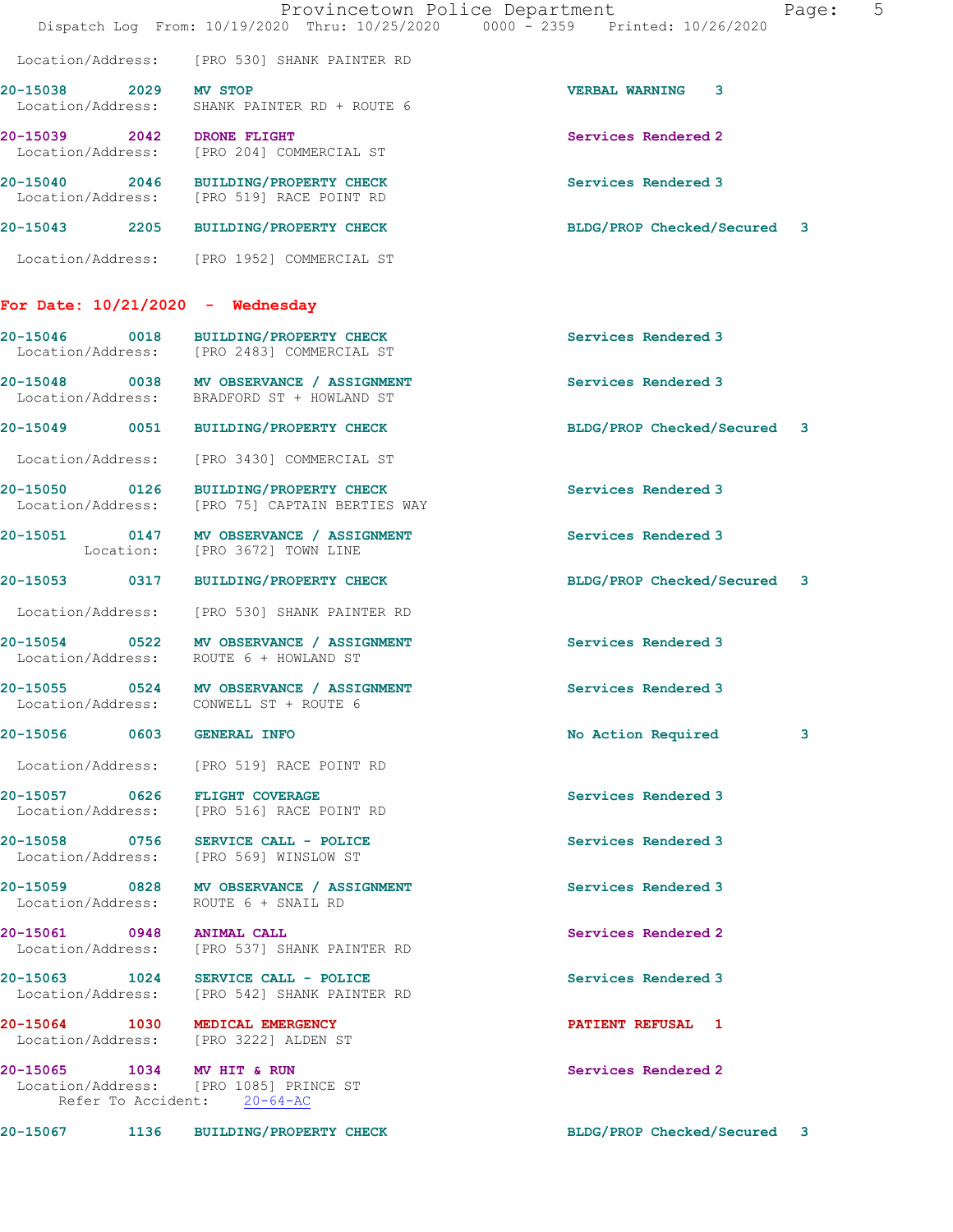Location/Address: [PRO 3287] ROUTE 6

Location/Address:

20-15069 1211 MV OBSERVANCE / ASSIGNMENT Services Rendered 3 Location/Address: ROUTE 6 + SNAIL RD

20-15072 1314 MV OBSERVANCE / ASSIGNMENT Services Rendered 3 Location/Address: [PRO 52] BRADFORD ST

20-15073 1325 MV STOP 120-15073 1325 MV STOP 10001 VERBAL WARNING 3 BRADFORD ST + ANTHONY ST

20-15075 1346 SERVICE CALL - POLICE Services Rendered 3 Location/Address: [PRO 542] SHANK PAINTER RD

20-15077 1504 SCHOOL CROSSING Services Rendered 3 Location/Address: [PRO 569] WINSLOW ST

20-15078 1504 LOST MA LICENSE Services Rendered 3 Location/Address: [PRO 542] SHANK PAINTER RD

20-15079 1521 FOOT PATROL 20-1507 Services Rendered 3 Location/Address: [PRO 105] COMMERCIAL ST

20-15080 1547 PHONE SCAM Services Rendered 2 Location/Address: [PRO 442] HARRY KEMP WAY

Location/Address: [PRO 2265] COMMERCIAL ST

20-15083 1708 MV OBSERVANCE / ASSIGNMENT Services Rendered 3 Location/Address: [PRO 3090] BRADFORD ST

Location/Address: [PRO 440] HARRY KEMP WAY

20-15087 1944 MV OBSERVANCE / ASSIGNMENT Services Rendered 3<br>
Location/Address: [PRO 4136] BRADFORD ST [PRO 4136] BRADFORD ST

20-15089 2026 MV OBSERVANCE / ASSIGNMENT Services Rendered 3 Location/Address: ROUTE 6 + CONWELL ST

20-15090 2038 BUILDING/PROPERTY CHECK Services Rendered 3 Location/Address: [PRO 2577] BRADFORD ST

20-15091 2042 MV OBSERVANCE / ASSIGNMENT Services Rendered 3<br>
Location/Address: BRADFORD ST + HOWLAND ST Location/Address: BRADFORD ST + HOWLAND ST

Location/Address: [PRO 175] COMMERCIAL ST

20-15093 2142 BUILDING/PROPERTY CHECK Services Rendered 3

20-15094 2142 MV OBSERVANCE / ASSIGNMENT Services Rendered 3 Location/Address: BRADFORD ST + ALDEN ST

20-15096 2218 BUILDING/PROPERTY CHECK Services Rendered 3 Location/Address: [PRO 3317] CEMETERY RD

20-15097 2230 BUILDING/PROPERTY CHECK Services Rendered 3 Location/Address: [PRO 519] RACE POINT RD

20-15099 2356 BUILDING/PROPERTY CHECK BLDG/PROP Checked/Secured 3

Location/Address: [PRO 1780] JOHNSON ST

20-15082 1640 BIKE - GENERAL Referred to Other Agency 2

20-15084 1715 MEDICAL EMERGENCY Transported to Hospital 1

20-15092 2045 BUILDING/PROPERTY CHECK BLDG/PROP Checked/Secured 3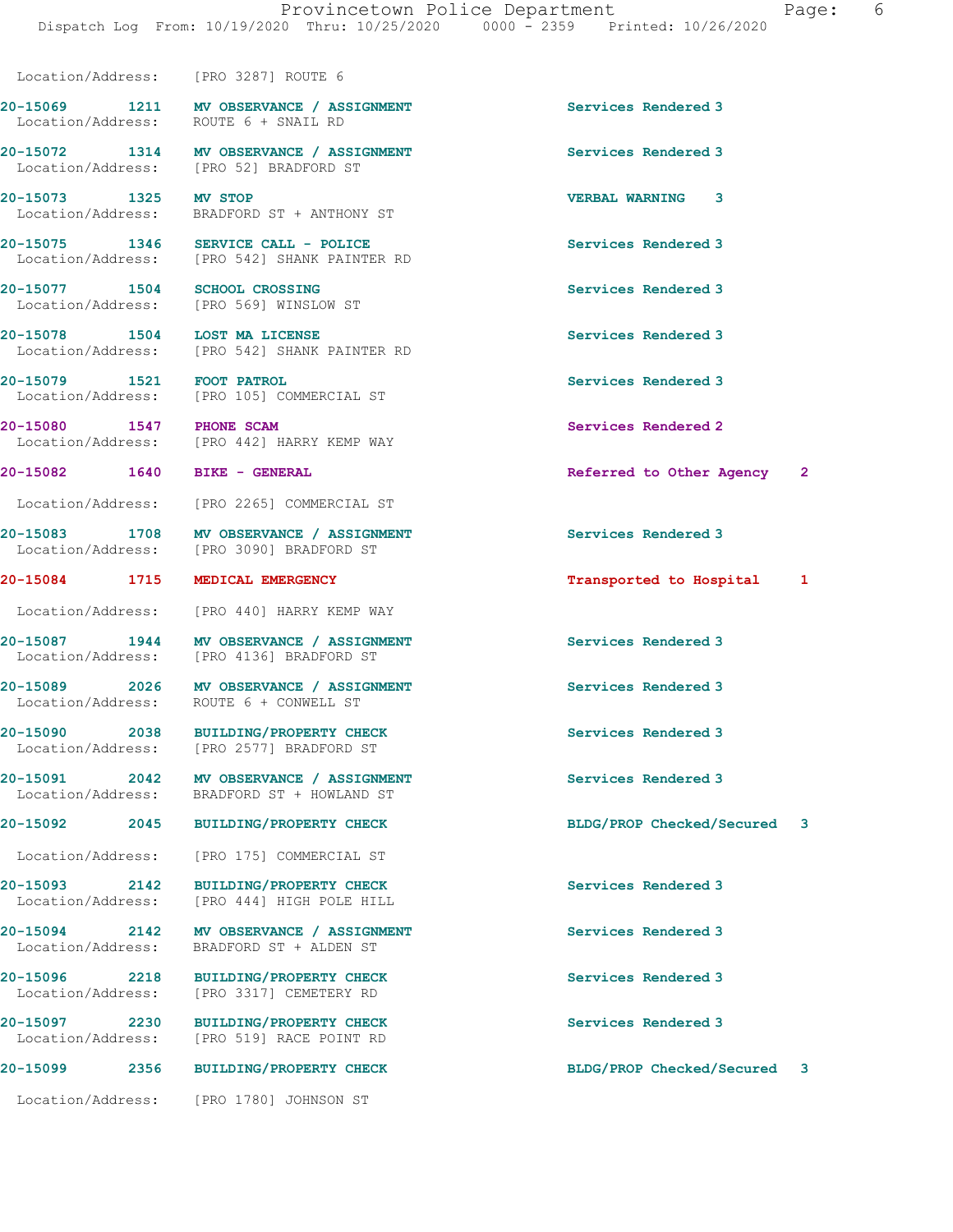| For Date: $10/22/2020 -$ Thursday |                                                                                            |                             |
|-----------------------------------|--------------------------------------------------------------------------------------------|-----------------------------|
|                                   | 20-15101 0036 MV OBSERVANCE / ASSIGNMENT<br>Location/Address: ROUTE 6 + CONWELL ST         | Services Rendered 3         |
|                                   | 20-15102 0037 BUILDING/PROPERTY CHECK                                                      | BLDG/PROP Checked/Secured 3 |
|                                   | Location/Address: [PRO 105] COMMERCIAL ST                                                  |                             |
|                                   | 20-15103 0126 BUILDING/PROPERTY CHECK                                                      | BLDG/PROP Checked/Secured 3 |
|                                   | Location/Address: [PRO 182] COMMERCIAL ST                                                  |                             |
|                                   | 20-15104 0146 MV OBSERVANCE / ASSIGNMENT<br>Location/Address: [PRO 37] BRADFORD ST         | Services Rendered 3         |
|                                   | 20-15105 0201 BUILDING/PROPERTY CHECK<br>Location/Address: [PRO 2490] PROVINCELANDS RD     | Services Rendered 3         |
|                                   | 20-15106 0233 BUILDING/PROPERTY CHECK                                                      | BLDG/PROP Checked/Secured 3 |
|                                   | Location/Address: [PRO 379] COMMERCIAL ST                                                  |                             |
| 20-15108 0309 MEDICAL EMERGENCY   |                                                                                            | Transported to Hospital 1   |
|                                   | Location/Address: [PRO 1119] WAREHAM ST                                                    |                             |
|                                   | 20-15109 0503 MV OBSERVANCE / ASSIGNMENT<br>Location/Address: ROUTE 6 + HOWLAND ST         | Services Rendered 3         |
|                                   | 20-15110 0527 MV OBSERVANCE / ASSIGNMENT<br>Location/Address: BRADFORD ST + HIGH POLE HILL | Services Rendered 3         |
| 20-15111 0620 FLIGHT COVERAGE     | Location/Address: [PRO 516] RACE POINT RD                                                  | Services Rendered 3         |
|                                   | 20-15112 0752 SERVICE CALL - POLICE<br>Location/Address: [PRO 569] WINSLOW ST              | Services Rendered 3         |
|                                   | 20-15113 0759 MV OBSERVANCE / ASSIGNMENT<br>Location/Address: ROUTE 6 + HOWLAND ST         | Services Rendered 3         |

# 20-15114 0828 MEDICAL EMERGENCY **1200 CONTACT 1200 PERIODE 1200** Transported to Hospital 1

Location/Address: [PRO 3222] ALDEN ST

20-15116 0940 FOLLOW UP Services Rendered 2 Location/Address: [PRO 542] SHANK PAINTER RD

20-15117 0947 LARCENY / FORGERY / FRAUD SPOKEN TO 2 Location/Address: [PRO 2045] BAYBERRY AVE Refer To Field Int: 20-21-FI

20-15118 1016 ANIMAL CALL 20-15118 Services Rendered 2 Location/Address: [PRO 3233] RACE POINT RD

20-15121 1133 FOLLOW UP Services Rendered 2 Location/Address: BRADFORD ST + BANGS ST

20-15122 1139 ANIMAL CALL 20-15122 Services Rendered 2 Location/Address: [PRO 3296] SHANK PAINTER RD

20-15123 1142 MV STOP 120 20 20 20 20 20 20 20 21 22 20 21 22 20 21 22 22 23 23 24 25 26 27 27 28 29 20 21 22 Location/Address: ROUTE 6 + CONWELL ST

20-15124 1151 SERVICE CALL - POLICE 1151 Services Rendered 3 Location/Address: [PRO 569] WINSLOW ST

20-15128 1225 ANIMAL CALL **120 CONTROL** Services Rendered 2 Location/Address: [PRO 2227] BRADFORD ST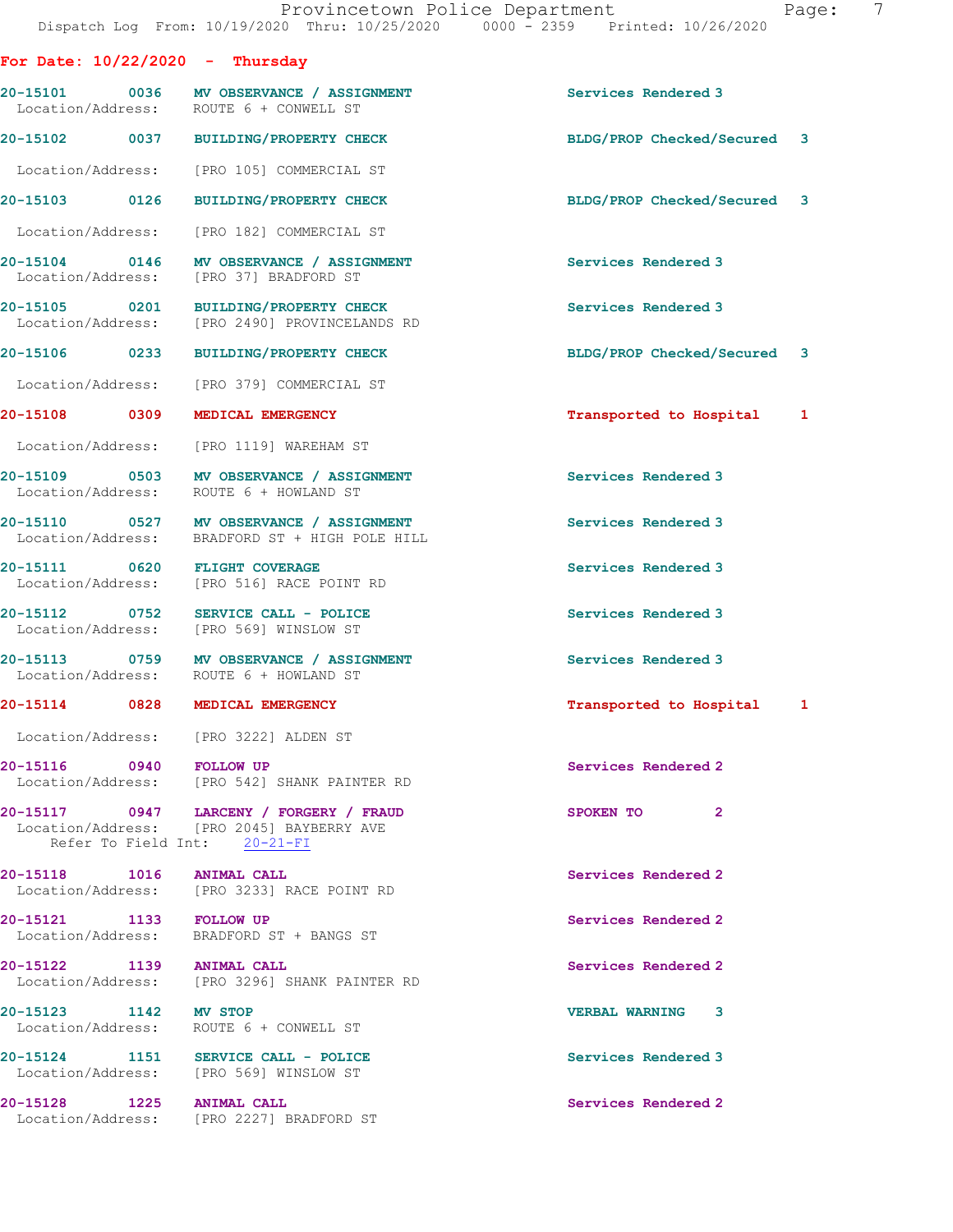|                               |                                                                                                                       | Provincetown Police Department<br>Page:                                        | 8 |
|-------------------------------|-----------------------------------------------------------------------------------------------------------------------|--------------------------------------------------------------------------------|---|
|                               |                                                                                                                       | Dispatch Log From: 10/19/2020 Thru: 10/25/2020 0000 - 2359 Printed: 10/26/2020 |   |
|                               | 20-15131 1247 PARK, WALK & TALK<br>Location/Address: [PRO 537] SHANK PAINTER RD                                       | Services Rendered 3                                                            |   |
| 20-15132 1256 MV COLLISION    | Location/Address: [PRO 542] SHANK PAINTER RD<br>Refer To Accident: 20-65-AC                                           | PATIENT REFUSAL 1                                                              |   |
| 20-15133 1326 ALARM - GENERAL | Location/Address: [PRO 1201] CAPTAIN BERTIES WAY                                                                      | False Alarm 1                                                                  |   |
|                               | 20-15137 1518 SERVICE CALL - POLICE<br>Location/Address: [PRO 1717] SOMERSET RD                                       | Could Not Locate 3                                                             |   |
|                               |                                                                                                                       | Referred to Other Agency 1                                                     |   |
|                               | Location/Address: [PRO 516] RACE POINT RD                                                                             |                                                                                |   |
|                               | 20-15141 1701 BUILDING/PROPERTY CHECK                                                                                 | BLDG/PROP Checked/Secured 3                                                    |   |
|                               | Location/Address: [PRO 2500] COMMERCIAL ST                                                                            |                                                                                |   |
|                               | 20-15146 1800 HARASSMENT / THREATS<br>Location/Address: [PRO 2045] BAYBERRY AVE                                       | Services Rendered 2                                                            |   |
|                               | 20-15145 1836 DISTURBANCE - FIGHT / ARGUMENT<br>Location/Address: [PRO 1119] WAREHAM ST<br>Refer To Arrest: 20-145-AR | Arrest(s) Made 1                                                               |   |

# 20-15147 2048 MEDICAL EMERGENCY **120-15147** 2048 1

 Location/Address: [PRO 542] SHANK PAINTER RD Refer To Arrest: 20-145-AR

Location/Address: SHANK PAINTER RD + CAPTAIN BERTIES WAY

# For Date: 10/23/2020 - Friday

| Location/Address:                  |      | 20-15150 0037 BUILDING/PROPERTY CHECK<br>[PRO 3259] MACMILLAN WHARF                                | Services Rendered 3         |  |
|------------------------------------|------|----------------------------------------------------------------------------------------------------|-----------------------------|--|
| 20-15151 0103<br>Location/Address: |      | MV OBSERVANCE / ASSIGNMENT<br>BRADFORD ST + BANGS ST                                               | Services Rendered 3         |  |
| 20-15152 0157                      |      | <b>BUILDING/PROPERTY CHECK</b>                                                                     | BLDG/PROP Checked/Secured 3 |  |
| Location/Address:                  |      | [PRO 175] COMMERCIAL ST                                                                            |                             |  |
| 20-15153 0214                      |      | MV OBSERVANCE / ASSIGNMENT<br>Location/Address: ROUTE 6 + CONWELL ST                               | Services Rendered 3         |  |
| 20-15154 0231                      |      | <b>BUILDING/PROPERTY CHECK</b>                                                                     | BLDG/PROP Checked/Secured 3 |  |
| Location/Address:                  |      | [PRO 569] WINSLOW ST                                                                               |                             |  |
| 20-15155 0255<br>Location/Address: |      | <b>BUILDING/PROPERTY CHECK</b><br>[PRO 2540] RACE POINT RD                                         | Services Rendered 3         |  |
| 20-15156 0343                      |      | <b>BUILDING/PROPERTY CHECK</b>                                                                     | BLDG/PROP Checked/Secured 3 |  |
| Location/Address:                  |      | [PRO 516] RACE POINT RD                                                                            |                             |  |
| 20-15157 0349                      |      | <b>BUILDING/PROPERTY CHECK</b>                                                                     | BLDG/PROP Checked/Secured 3 |  |
|                                    |      | Location/Address: [PRO 1780] JOHNSON ST                                                            |                             |  |
|                                    |      | 20-15158 0357 ESCORT / TRANSPORT<br>Location/Address: [OT 8] PARK ST<br>Refer To Arrest: 20-145-AR | Services Rendered 3         |  |
| 20-15159                           | 0436 | MV OBSERVANCE / ASSIGNMENT                                                                         | Services Rendered 3         |  |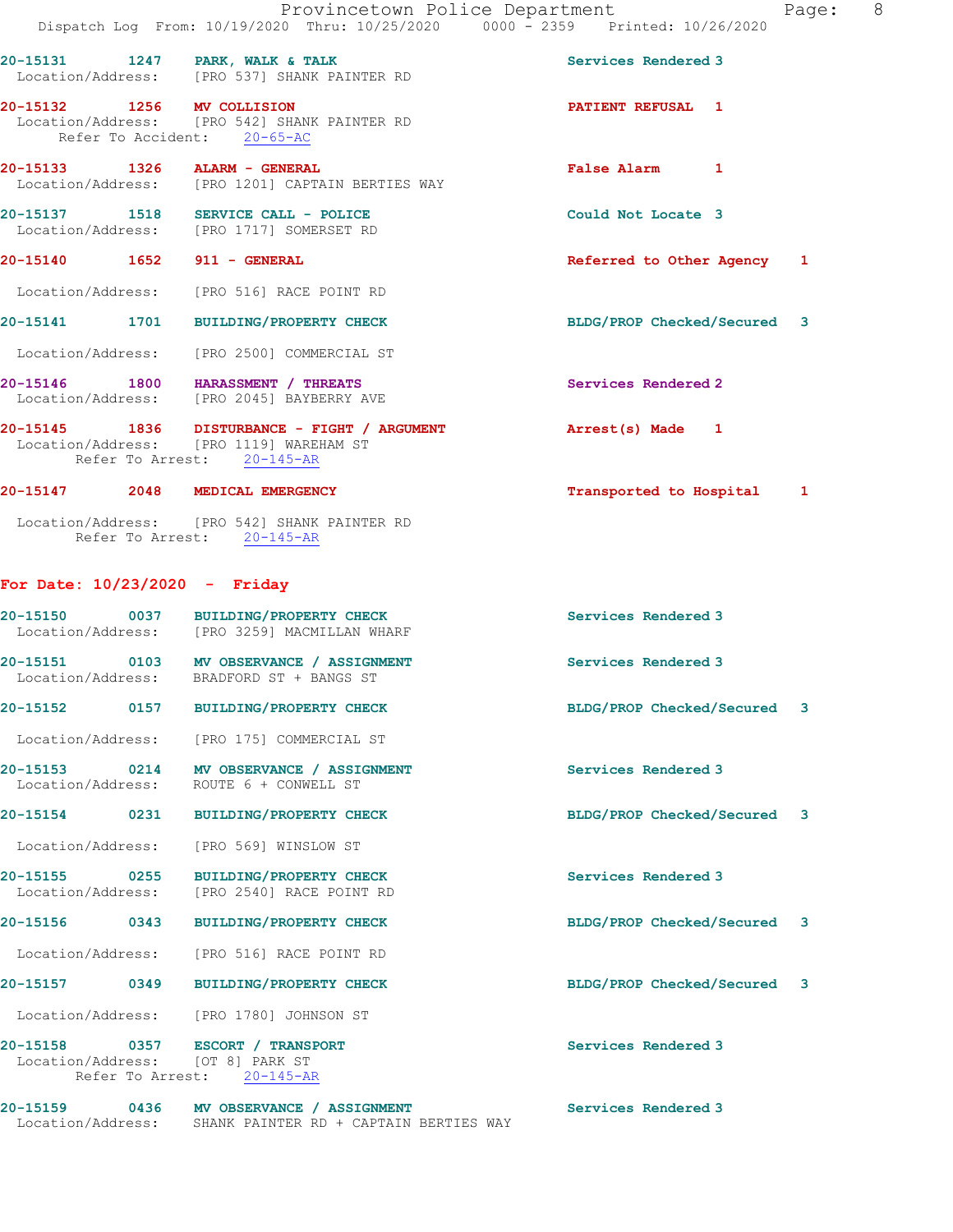20-15160 0558 MV OBSERVANCE / ASSIGNMENT Services Rendered 3

| aqe |  |  |
|-----|--|--|
|     |  |  |

 Location/Address: ROUTE 6 + PROVINCELANDS RD 20-15161 0730 MEDICAL EMERGENCY Transported to Hospital 1 Location/Address: [PRO 965] KIMBERLY LN 20-15162 0734 SERVE WARRANT **Could Not Locate 3**  Location/Address: [PRO 2548] HOWLAND ST 20-15163 0830 SERVICE CALL - POLICE Services Rendered 3 Location/Address: [PRO 569] WINSLOW ST 20-15164 0859 ASSIST DEPARTMENT / MUTUAL AID Services Rendered 3 Location/Address: SCHOOL ST + TREMONT ST 20-15166 0953 MV DISABLED Services Rendered 2 Location/Address: CONWELL ST + ROUTE 6 20-15167 1042 MEDICAL EMERGENCY **PATIENT REFUSAL** 1 Location/Address: [PRO 3072] STANDISH ST 20-15168 1136 LOST PROPERTY **1156 120 SPOKEN** TO 3 Location/Address: BRADFORD ST + HOWLAND ST 20-15170 1159 ASSIST DEPARTMENT / MUTUAL AID Services Rendered 3 Location/Address: [PRO 517] RACE POINT RD 20-15172 1213 MV STOP VERBAL WARNING 3 Location/Address: ROUTE 6 + SNAIL RD 20-15174 1237 SERVICE CALL - POLICE Services Rendered 3 Location/Address: [PRO 542] SHANK PAINTER RD 20-15176 1315 MEDICAL EMERGENCY Transported to Hospital 1 Location/Address: [PRO 440] HARRY KEMP WAY 20-15177 1341 ANIMAL CALL 20-15177 1341 ANIMAL CALL Services Rendered 2 [PRO 2548] HOWLAND ST 20-15178 1448 LARCENY / FORGERY / FRAUD No Action Required 2 Location/Address: HENSCHE LN 20-15179 1458 SCHOOL Services Rendered 3 Location/Address: [PRO 569] WINSLOW ST 20-15180 1513 FLIGHT COVERAGE Services Rendered 3 Location/Address: [PRO 516] RACE POINT RD 20-15181 1517 ASSIST CITIZEN Services Rendered 3 Location/Address: [PRO 1152] WILLOW DR 20-15184 1542 MV STOP 120 20-15184 VERBAL WARNING 3 [PRO 1120] THISTLEMORE RD 20-15187 1628 PARKING COMPLAINT Unfounded 3 Location/Address: FISHBURN CT + PEARL ST 20-15188 1632 MV OBSERVANCE / ASSIGNMENT Services Rendered 3 Location/Address: BRADFORD ST + HOWLAND ST 20-15189 1710 MV OBSERVANCE / ASSIGNMENT No Action Required 3 Location/Address: [PRO 3440] ROUTE 6

20-15190 1714 ANIMAL CALL Services Rendered 2 Location/Address: [PRO 75] CAPTAIN BERTIES WAY

20-15191 1718 MEDICAL EMERGENCY Transported to Hospital 1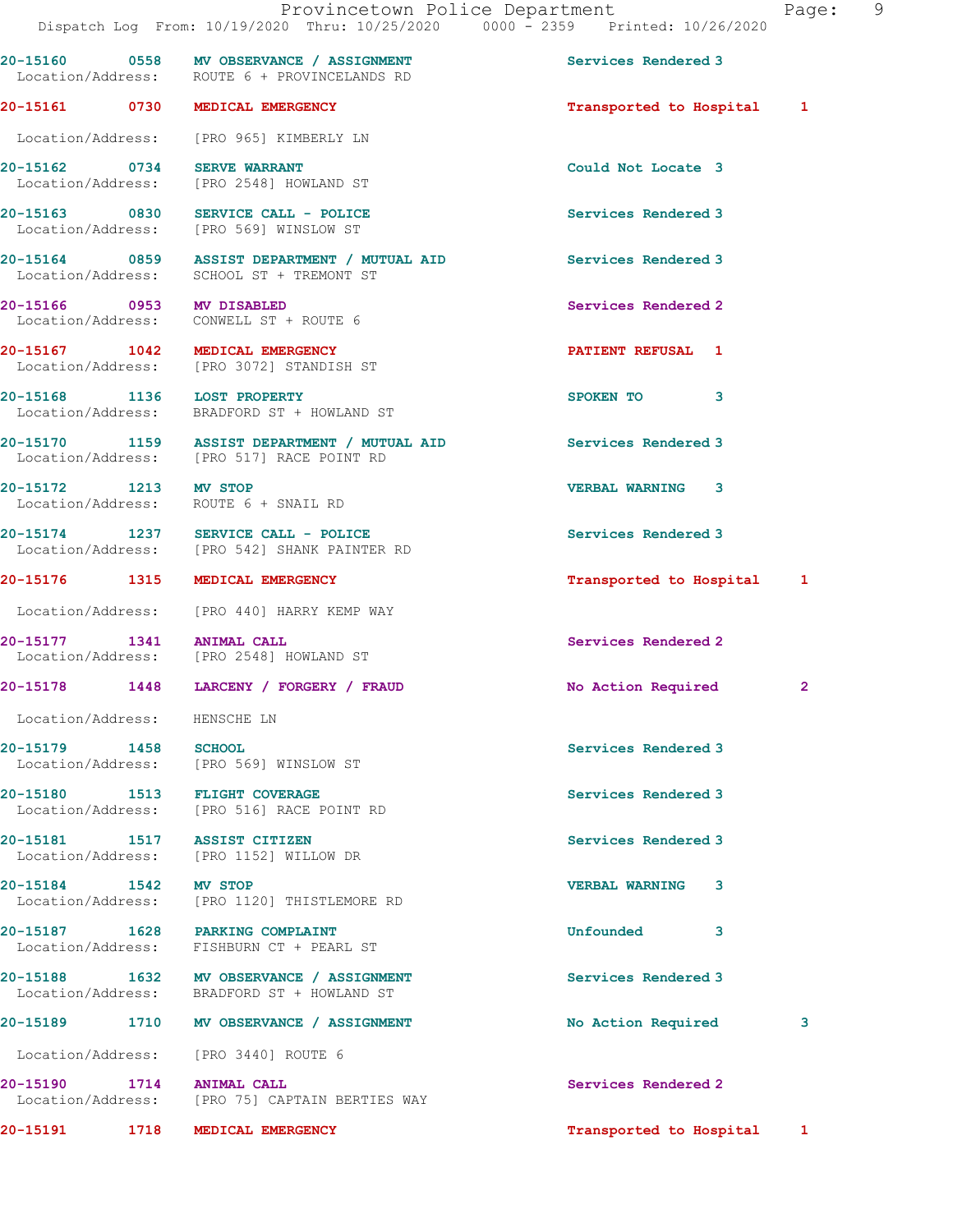Dispatch Log From: 10/19/2020 Thru: 10/25/2020 0000 - 2359 Printed: 10/26/2020

|                                                               | Location/Address: [PRO 3670] SHANK PAINTER RD                                       |                             |   |
|---------------------------------------------------------------|-------------------------------------------------------------------------------------|-----------------------------|---|
| 20-15192 1729 MV STOP<br>Location/Address: ROUTE 6 + SNAIL RD |                                                                                     | <b>VERBAL WARNING</b>       | 3 |
|                                                               | 20-15195 1811 BUILDING/PROPERTY CHECK<br>Location/Address: [PRO 2483] COMMERCIAL ST | Services Rendered 3         |   |
| 20-15196 1907<br>Location/Address: [PRO 3222] ALDEN ST        | MEDICAL EMERGENCY                                                                   | PATIENT REFUSAL 1           |   |
| 20-15197 1911                                                 | <b>BUILDING/PROPERTY CHECK</b>                                                      | BLDG/PROP Checked/Secured 3 |   |
|                                                               | Location/Address: [PRO 3259] MACMILLAN WHARF                                        |                             |   |
| 20-15198 1911                                                 | <b>BUILDING/PROPERTY CHECK</b>                                                      | BLDG/PROP Checked/Secured 3 |   |
|                                                               | Location/Address: [PRO 526] RYDER ST EXT                                            |                             |   |
| 20-15200 1927                                                 | <b>MV STOP</b><br>Location/Address: WEST VINE ST + BRADFORD ST EXT                  | <b>VERBAL WARNING</b>       | 3 |
| 20-15201 1937                                                 | <b>MV STOP</b><br>Location/Address: RYDER ST + COMMERCIAL ST                        | <b>VERBAL WARNING</b>       | 3 |
| Location/Address: ROUTE 6                                     | 20-15205 2335 MV OBSERVANCE / ASSIGNMENT                                            | Services Rendered 3         |   |

# For Date: 10/24/2020 - Saturday

|                                    | 20-15208 0047 BUILDING/PROPERTY CHECK                                                      | BLDG/PROP Checked/Secured 3 |  |
|------------------------------------|--------------------------------------------------------------------------------------------|-----------------------------|--|
|                                    | Location/Address: [PRO 440] HARRY KEMP WAY                                                 |                             |  |
| 20-15210 0107                      | <b>BUILDING/PROPERTY CHECK</b>                                                             | BLDG/PROP Checked/Secured 3 |  |
| Location/Address:                  | [PRO 569] WINSLOW ST                                                                       |                             |  |
| 20-15211 0119                      | <b>BUILDING/PROPERTY CHECK</b>                                                             | BLDG/PROP Checked/Secured 3 |  |
| Location/Address:                  | [PRO 488] MAYFLOWER ST                                                                     |                             |  |
| Location/Address:                  | 20-15212 0122 MV OBSERVANCE / ASSIGNMENT<br>SHANK PAINTER RD + CAPTAIN BERTIES WAY         | Services Rendered 3         |  |
| Location/Address:                  | 20-15213 0219 MV OBSERVANCE / ASSIGNMENT<br>CONWELL ST + ROUTE 6                           | Services Rendered 3         |  |
| 20-15214 0323                      | <b>BUILDING/PROPERTY CHECK</b>                                                             | BLDG/PROP Checked/Secured 3 |  |
| Location/Address:                  | [PRO 516] RACE POINT RD                                                                    |                             |  |
| 20-15215 0412<br>Location/Address: | BUILDING/PROPERTY CHECK<br>[PRO 521] ROUTE 6                                               | Services Rendered 3         |  |
| Location/Address:                  | 20-15216 0523 MV OBSERVANCE / ASSIGNMENT<br>ROUTE 6                                        | Services Rendered 3         |  |
|                                    | 20-15217 0524 BUILDING/PROPERTY CHECK                                                      | BLDG/PROP Checked/Secured 3 |  |
|                                    | Location/Address: [PRO 530] SHANK PAINTER RD                                               |                             |  |
|                                    | 20-15218 0536 MV OBSERVANCE / ASSIGNMENT<br>Location/Address: HIGH POLE HILL + BRADFORD ST | Services Rendered 3         |  |
| 20-15219 0613                      | <b>BUILDING/PROPERTY CHECK</b>                                                             | BLDG/PROP Checked/Secured 3 |  |
| Location/Address:                  | [PRO 519] RACE POINT RD                                                                    |                             |  |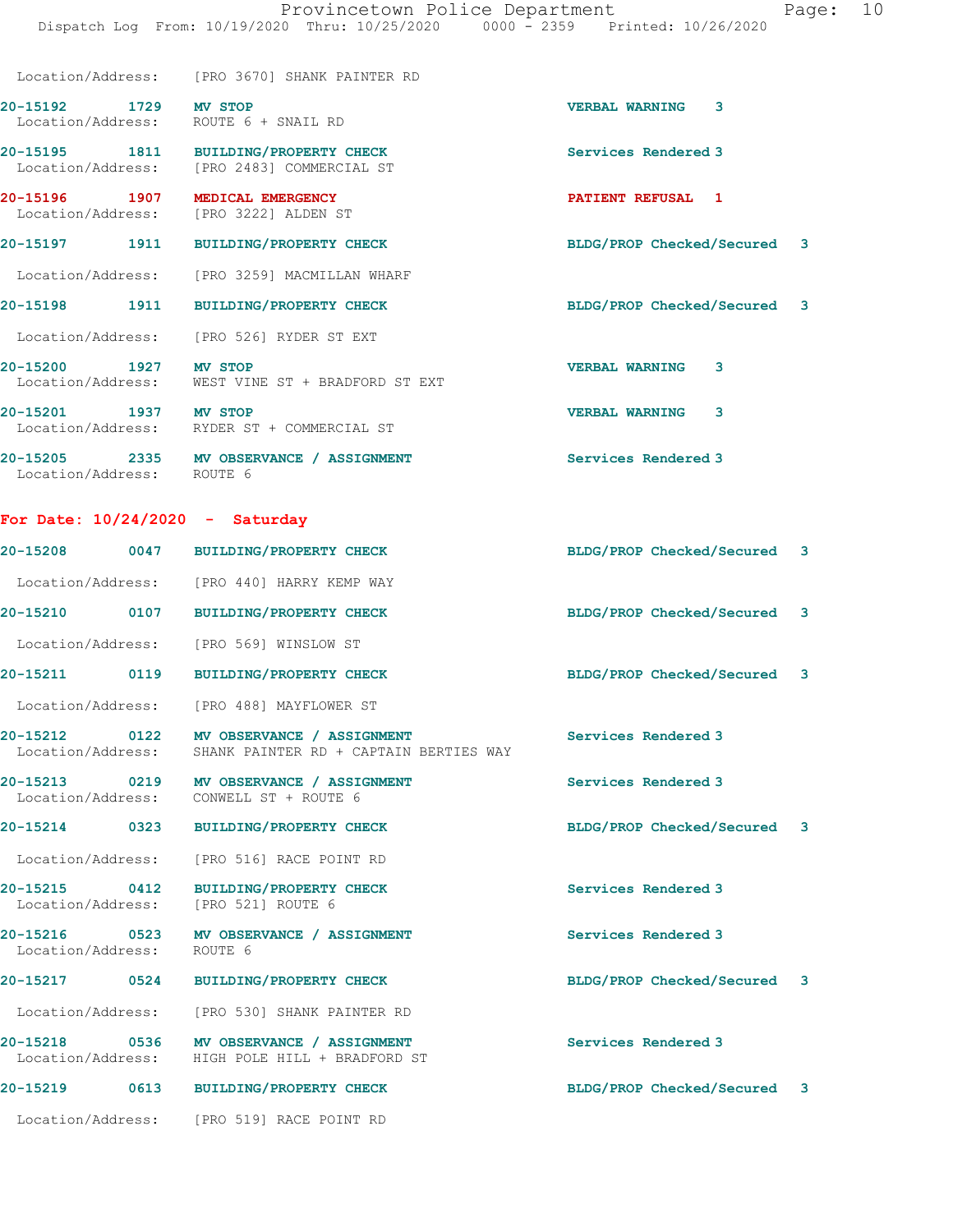|                               | 20-15220 0614 SERVICE CALL - POLICE<br>Location/Address: [PRO 516] RACE POINT RD                       | Services Rendered 3         |
|-------------------------------|--------------------------------------------------------------------------------------------------------|-----------------------------|
|                               | 20-15221 0653 BUILDING/PROPERTY CHECK                                                                  | BLDG/PROP Checked/Secured 3 |
|                               | Location/Address: [PRO 3287] ROUTE 6                                                                   |                             |
| 20-15222 0715                 | MEDICAL EMERGENCY                                                                                      | Transported to Hospital 1   |
|                               | Location/Address: [PRO 350] COMMERCIAL ST                                                              |                             |
| 20-15225 0924 MV STOP         | Location/Address: BRADFORD ST + SHANK PAINTER RD                                                       | <b>VERBAL WARNING 3</b>     |
|                               | 20-15227 1046 SERVICE CALL - POLICE<br>Location/Address: [PRO 804] COMMERCIAL ST                       | Services Rendered 3         |
| 20-15230 1241 MV STOP         | Location/Address: [PRO 2539] RYDER ST EXT                                                              | <b>VERBAL WARNING 3</b>     |
|                               | 20-15231 1315 MEDICAL EMERGENCY                                                                        | Transported to Hospital 1   |
|                               | Location/Address: [PRO 440] HARRY KEMP WAY                                                             |                             |
| 20-15234 1409                 | 911 - GENERAL<br>Location/Address: [PRO 4019] HARBOR HILL RD                                           | Services Rendered 1         |
|                               | 20-15236 1438 MEDICAL EMERGENCY<br>Location/Address: [PRO 1012] NELSON AVE                             | <b>PATIENT REFUSAL 1</b>    |
|                               | 20-15237 1451 MEDICAL EMERGENCY                                                                        | Transported to Hospital 1   |
|                               | Location/Address: [PRO 440] HARRY KEMP WAY                                                             |                             |
|                               | 20-15238 1513 DISORDERLY<br>Location/Address: [PRO 3259] MACMILLAN WHARF<br>Refer To Arrest: 20-148-AR | Arrest(s) Made 1            |
| 20-15239 1530 MV HIT & RUN    | Location/Address: [PRO 539] SHANK PAINTER RD                                                           | Services Rendered 2         |
|                               | 20-15240   1549   MV DISABLED<br>Location/Address: ROUTE 6 + CONWELL ST                                | Services Rendered 2         |
| 20-15243 1610 MV VANDALISM    | Location/Address: [PRO 2483] COMMERCIAL ST                                                             | Services Rendered 2         |
| 20-15245 1634 MV DISABLED     | Location/Address: [PRO 488] MAYFLOWER ST                                                               | Services Rendered 2         |
| 1                             | 20-15244 1636 MEDICAL EMERGENCY                                                                        | Transported to Hospital 1   |
|                               | Location/Address: [PRO 221] COMMERCIAL ST                                                              |                             |
| 20-15247 1702 FOLLOW UP       | Location/Address: [PRO 542] SHANK PAINTER RD                                                           | Services Rendered 2         |
|                               | 20-15249 1813 PARKING COMPLAINT<br>Location/Address: BREWSTER ST + PEARL ST                            | SPOKEN TO<br>3              |
|                               | 20-15252 2013 BUILDING/PROPERTY CHECK                                                                  | BLDG/PROP Checked/Secured 3 |
|                               | Location/Address: [PRO 197] COMMERCIAL ST                                                              |                             |
|                               | 20-15251 2014 MV OBSERVANCE / ASSIGNMENT                                                               | No Action Required<br>3     |
| Location/Address: BRADFORD ST |                                                                                                        |                             |
| 20-15253 2030 MV HIT & RUN    | Location/Address: [PRO 2931] COMMERCIAL ST                                                             | SPOKEN TO<br>$\mathbf{2}$   |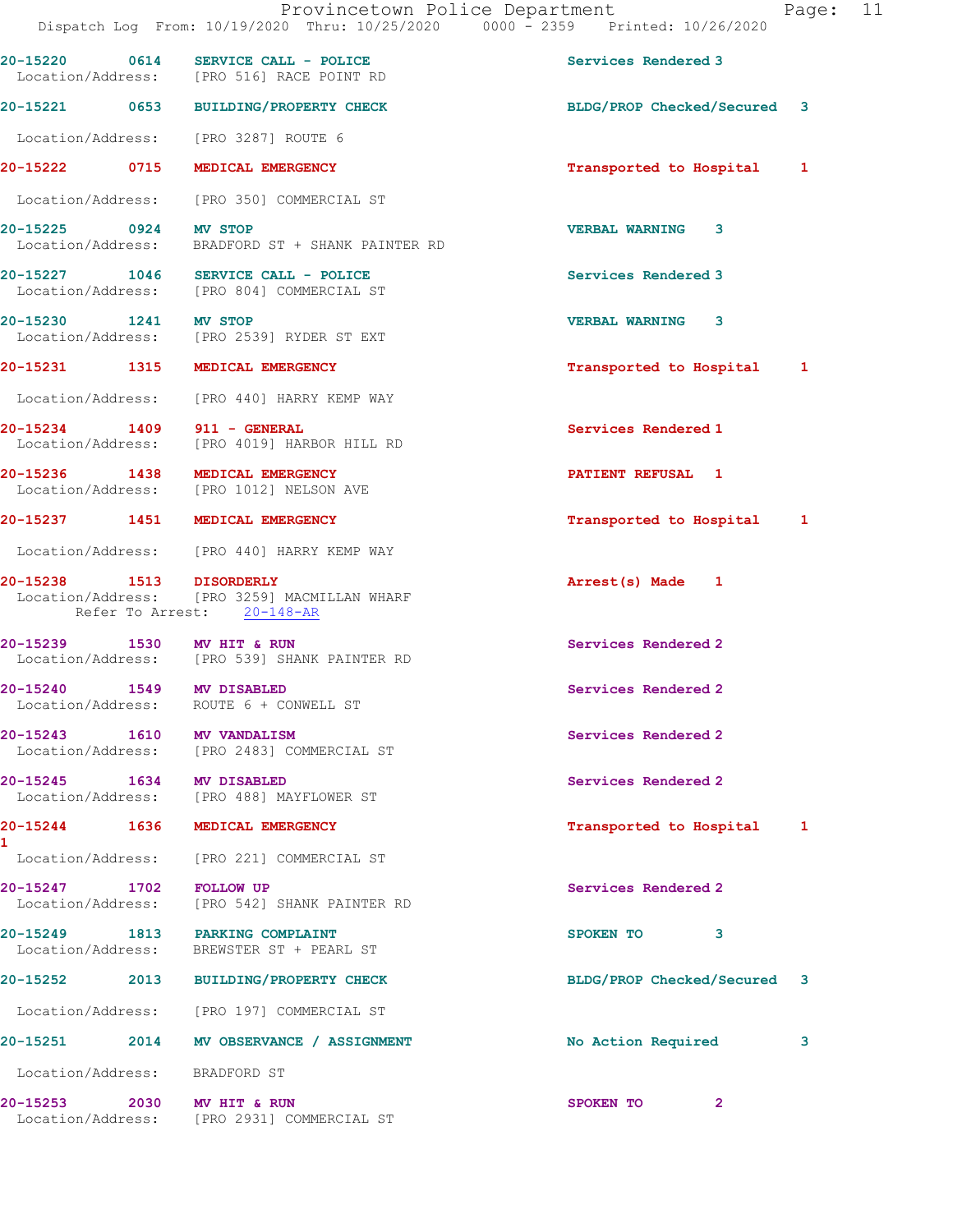|                                       |                                                                                      | Dispatch Log From: 10/19/2020 Thru: 10/25/2020 0000 - 2359 Printed: 10/26/2020 |  |
|---------------------------------------|--------------------------------------------------------------------------------------|--------------------------------------------------------------------------------|--|
| 20-15254 2051                         | <b>MV STOP</b><br>Location/Address: [PRO 1753] BRADFORD ST                           | <b>VERBAL WARNING 3</b>                                                        |  |
|                                       | 20-15255 2110 MEDICAL EMERGENCY                                                      | Transported to Hospital 1                                                      |  |
|                                       | Location/Address: [PRO 191] COMMERCIAL ST                                            |                                                                                |  |
|                                       | 20-15256 2112 BUILDING/PROPERTY CHECK                                                | BLDG/PROP Checked/Secured 3                                                    |  |
|                                       | Location/Address: [PRO 3815] BRADFORD ST EXT                                         |                                                                                |  |
| 2126<br>20-15258                      | <b>BUILDING/PROPERTY CHECK</b>                                                       | BLDG/PROP Checked/Secured 3                                                    |  |
|                                       | Location/Address: [PRO 182] COMMERCIAL ST                                            |                                                                                |  |
| 20-15259 2142                         | <b>FOLLOW UP</b><br>Location/Address: [PRO 542] SHANK PAINTER RD                     | Services Rendered 2                                                            |  |
| 20-15261 2155                         | <b>BUILDING/PROPERTY CHECK</b><br>Location/Address: [PRO 711] BRADFORD ST            | Services Rendered 3                                                            |  |
|                                       | 20-15262 2200 BUILDING/PROPERTY CHECK<br>Location/Address: [PRO 2494] BRADFORD ST    | Services Rendered 3                                                            |  |
| 20-15263 2224 MV COMPLAINT            |                                                                                      | No Action Required<br>$\mathbf{2}$                                             |  |
| Location/Address: ROUTE 6             |                                                                                      |                                                                                |  |
|                                       | 20-15264 2345 BUILDING/PROPERTY CHECK                                                | BLDG/PROP Checked/Secured 3                                                    |  |
|                                       | Location/Address: [PRO 3259] MACMILLAN WHARF                                         |                                                                                |  |
|                                       | 20-15265 2350 BUILDING/PROPERTY CHECK<br>Location/Address: [PRO 3430] COMMERCIAL ST  | Services Rendered 3                                                            |  |
| For Date: $10/25/2020 -$ Sunday       |                                                                                      |                                                                                |  |
|                                       | 20-15266 0000 MV OBSERVANCE / ASSIGNMENT<br>Location/Address: [PRO 94] BRADFORD ST   | Services Rendered 3                                                            |  |
|                                       | 20-15267 0005 MEDICAL EMERGENCY<br>Location/Address: [PRO 179] STABLE PATH           | PATIENT REFUSAL 1                                                              |  |
|                                       | 20-15270 0104 MV OBSERVANCE / ASSIGNMENT<br>Location/Address: RYDER ST + BRADFORD ST | Services Rendered 3                                                            |  |
| 20-15271<br>0228                      | <b>BUILDING/PROPERTY CHECK</b>                                                       | BLDG/PROP Checked/Secured<br>3                                                 |  |
| Location/Address:                     | [PRO 488] MAYFLOWER ST                                                               |                                                                                |  |
| 20-15272 0236                         | <b>BUILDING/PROPERTY CHECK</b>                                                       | BLDG/PROP Checked/Secured 3                                                    |  |
| Location/Address:                     | [PRO 569] WINSLOW ST                                                                 |                                                                                |  |
| 20-15273<br>0243<br>Location/Address: | MV DISABLED<br>[PRO 488] MAYFLOWER ST                                                | Services Rendered 2                                                            |  |
| 20-15274 0322                         | <b>BUILDING/PROPERTY CHECK</b>                                                       | BLDG/PROP Checked/Secured 3                                                    |  |
| Location/Address:                     | [PRO 530] SHANK PAINTER RD                                                           |                                                                                |  |
| 20-15275 0439<br>Location/Address:    | <b>BUILDING/PROPERTY CHECK</b><br>[PRO 521] ROUTE 6                                  | Services Rendered 3                                                            |  |
| 20-15276 0451<br>Location/Address:    | MV OBSERVANCE / ASSIGNMENT<br>ROUTE 6                                                | Services Rendered 3                                                            |  |
| 20-15277 0458                         | <b>BUILDING/PROPERTY CHECK</b>                                                       | BLDG/PROP Checked/Secured 3                                                    |  |
| Location/Address:                     | [PRO 3296] SHANK PAINTER RD                                                          |                                                                                |  |